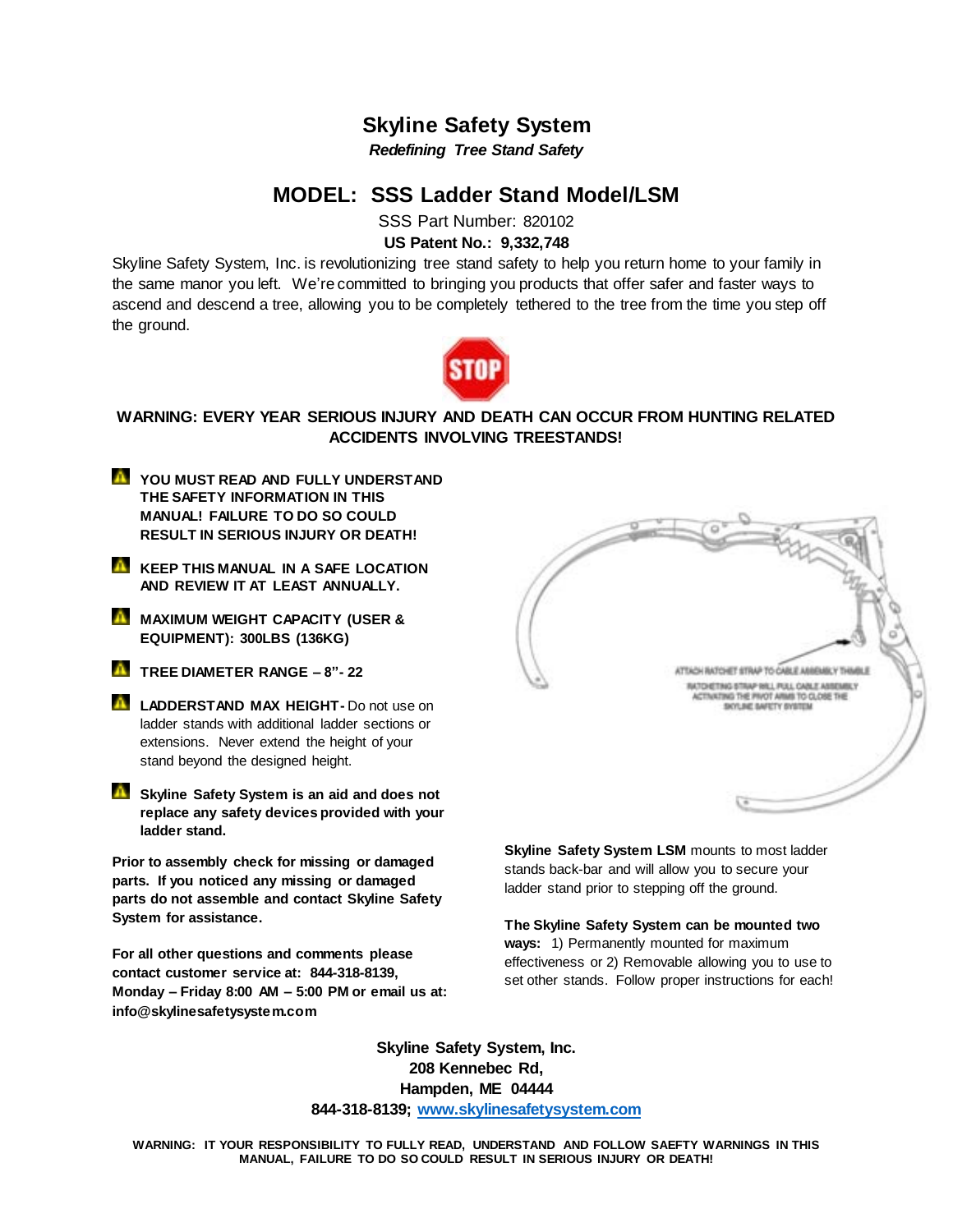

## **WARNING: FALLS CAN HAPPEN TO ANYONE!**

*Falls can happen* anytime you step off the ground and can cause serious injury or death. Please fully read and understand all warnings and instructions prior to using this product, your tree stand and all devises you use. If you do not understand the instructions thoroughly do not attempt to step off the ground.



Before using this product read and fully understand all warnings, instructions and be sure to use and wear all safety devices provided by the manufacturer for each product you're using. Please contact Skyline Safety System if you do not understand or have questions on the product. Failure to fully understand the warnings and instructions and the proper use of this product could result in serious injury or death.

- **MAXIMUM WEIGHT CAPACITY (USER & EQUIPMENT): 300LBS (136KG)** This product has strict weight limitations. NEVER exceed the total weight limit of this product.
- **ALWAYS:** Wear a Fall Arrest System (FAS) comprising of a full body harness every time you step off the ground when using this product. Only use FAS that has been independently tested to meet the Tree stand Manufactures Associations (TMA) stringent standards.
- **ALWAYS:** Stay connected to the tree at all times! This includes ascending or descending trees as well as anytime you're in a tree stand. Single safety belts and chest harness are no longer allowed and should never be used. **ALWAYS** be connected to the tree, if you're not wearing a full body harness that is properly attached to the tree to protect you from a fall, do not leave the ground!
- **ALWAYS:** Inspect the Skyline Safety System, tree stand, climbing aids and FAS (Fall Arrest System) for signs of wear and expired straps. Never use a FAS, tree stand or climbing sticks with damaged or expired straps. Destroy all products that cannot be repaired and contact the manufacturer for replacements.
- **NEVER:** Use the Skyline Safety System in bad weather such as snow, rain, wind storms, lightning, icy conditions or during high winds. Please end your hunt and return to the ground if these conditions arise.
- **NEVER:** Wear loose fitting clothing, jewelry or other personnel items that can cause a hazardous condition. Loose clothing and jewelry could get caught in your climbing aid and cause a fall. Always were a good non-slip boot and make sure your shoe laces are tucked into your boots.
- **NEVER:** Use the Skyline Safety System if you are under the influence of alcohol or drugs including prescription drugs. **NEVER**: Use this device if you're feeling ill, nauseous, or dizzy or if you have a medical condition that could cause a problem such as heart condition, prone to joints locking up, equilibrium problems spinal fusions, etc. **NEVER:** Use this device if you're not well rested and **NEVER** fall asleep while using this device or while in a tree stand.
- **NEVER:** Modify the Skyline Safety System or your ladder stand in any way by making repairs, alter, bend, cut, and weld, heat replace parts. Failure to comply may cause you to fall causing serious injury or death.
- **NEVER:** Use the Skyline Safety System on a ladder stand that does not allow additional safety devices such as the Skyline Safety System to be used on their products. Check your ladder stand owner's manual or contact them directly. Failure to comply may cause you to fall causing serious injury or death.
- **NEVER:** Use ladder extensions or add replacement sections to raise the height of your ladder stand. Never use on ladder stands higher than the designed height. Closing the arms may put pressure on the ladder. If the ladder bows at all or puts pressure on the ladder **DO NOT USE! FAILURE TO FOLLOW THIS WARNING COULD RESULT IN SERIOUS INJURY OR DEATH!**
- **ALWAYS:** Inspect the Skyline Safety System, each ladder section, all connections, and steps and straps prior to each use. Check for damage, rot, corrosion, cracks, rust, freezing, excessive heat, frayed straps. Do not use if you find any signs of these. Do not store outdoors when not in use. If ladder sections are separating, do not use the ladder.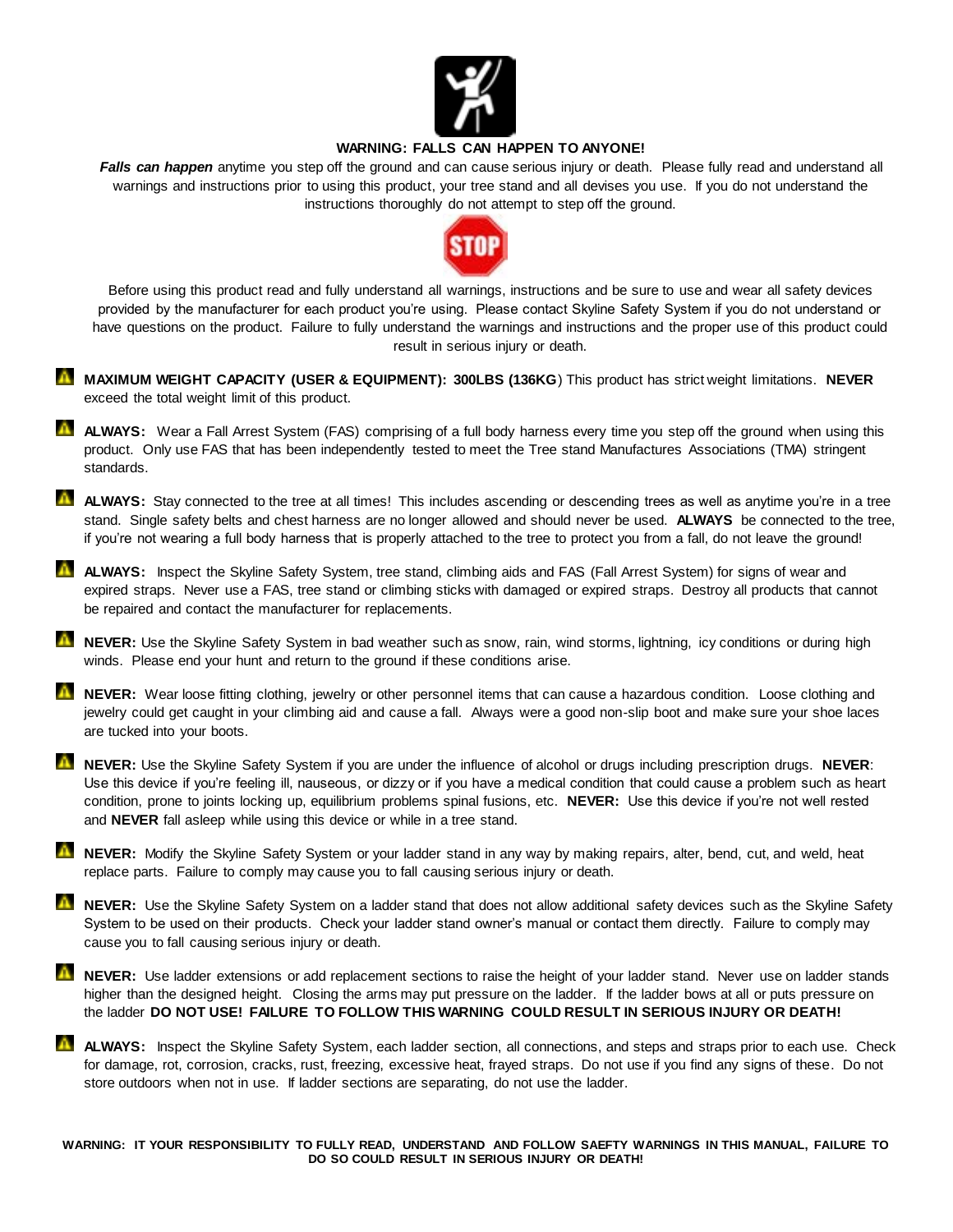- **ALWAYS:** KEEP THIS MANUAL IN A SAFE LOCATION AND REVIEW IT AT LEAST ANNUALLY. It is the responsibility of the owner to furnish the complete instructions to any person who borrows or purchases this device.
- **ALWAYS:** Use a haul line to raise your equipment up after you're secured to the tree and safely positioned in your tree stand. **NEVER** climb with anything on your back. **NEVER** climb with a loaded weapon on your person. **ALWAYS** use a haul line to raise and lower your unloaded weapon, always haul your weapon unloaded with chamber open and muzzle down. **ALWAYS** haul your bow without an arrow nocked.
- **ALWAYS:** Use three points of contact (one hand & two feet, two hands & one foot) while ascending or descending the tree. **ALWAYS** Ensure all contact points of the Skyline Safety System are in contact with the tree before use. **NEVER** rely on a tree branch for support.
- **NEVER:** Leave this device in a tree for more than two (2) weeks (14 days) as weather and animals could cause damage. Tree growth can also damage straps, cables and buckles. Replace all straps, belts, webbing and cables at least every two (2) years.
- **NEVER:** Use the Skyline Safety System or tree stands on a tree that is dead, leaning, diseased or loose barked trees (bark that flakes or falls off), irregular shaped trees or utility poles. Never use the Skyline Safety System on or around power transmission lines or equipment. Only use the Skyline Safety System on trees for hunting purposes. Never use for trimming trees.
- **ALWAYS:** Inspect your tree stand, safety harness, Skyline Safety System, and all other safety devices prior to each use. And never store this device outdoors when not in use.
- **ALWAYS:** Practice setting up your tree stand, Skyline Safety System, safety harness and other equipment at ground level prior to using it at elevated positions.
- **ALWAYS:** Ensure the correct tightening and adjustment of straps and cables, etc. This is critical to proper Skyline Safety System installation.
- **ALWAYS:** Always secure the ladder stands stabilizer bar and installation straps prior to climbing, failure to do so may result in serious injury or death.
- **NEVER:** Climb a ladder stand without stabilizer bar and crisscross straps installed. Serious injury or death may occur if stabilizer bar and or crisscross straps are not installed.

## **INSPECTION & MAINTENANCE**

- Inspect for damage including rot, corrosion, cracks, freezing, excessive heat or any defects before each use. Do not use if damage or defects are found.
- Inspect all webbing, rope, strap assemblies and cables for wear or damage. Do not use if damage, defects or excessive wear are found.
- Prior to each use inspect each section and be certain there are no loose nuts or bolts.
- Inspect entire product for defects and pay special attention to all weld locations and ensure all nuts and bolts are tight.
- Do not over tighten nuts and bolts, do not crush tubing or brackets and always use the correct size wrench when assembling this product.
- Ensure all bolts and clips are installed and in the locked position before each use.
- Ensure the Skyline Safety System is securely fastened to the ladder stands back bar.
- Never modify the Skyline Safety System or your tree stand in any way by making repairs, alter, bend, cut, weld, heat or replace parts.
- Never use the Skyline Safety System on a ladder stand that does not allow additional safety devices like the Skyline Safety System to be used on their products. Check your ladder stand owner's manual or contact them directly. Failure to comply may cause you to fall causing serious injury or death.
- Never use ladder extensions or add replacement sections to raise the height of your ladder stand. Never use on ladder stands higher than the designed height. Closing the arms may put pressure on the ladder. If the ladder bows or puts pressure on the ladder **DO NOT USE!**
- Practice setting up your Skyline Safety System, tree stands and other equipment at ground level prior to ascending the tree.
- Never leave the Skyline Safety System in a tree for more than two (2) weeks (14 days) as weather and animals could cause damage.
- Never use the Skyline Safety System on a tree that is dead, leaning, diseased or loose barked trees (bark that flakes or falls off), irregular shaped trees or utility poles.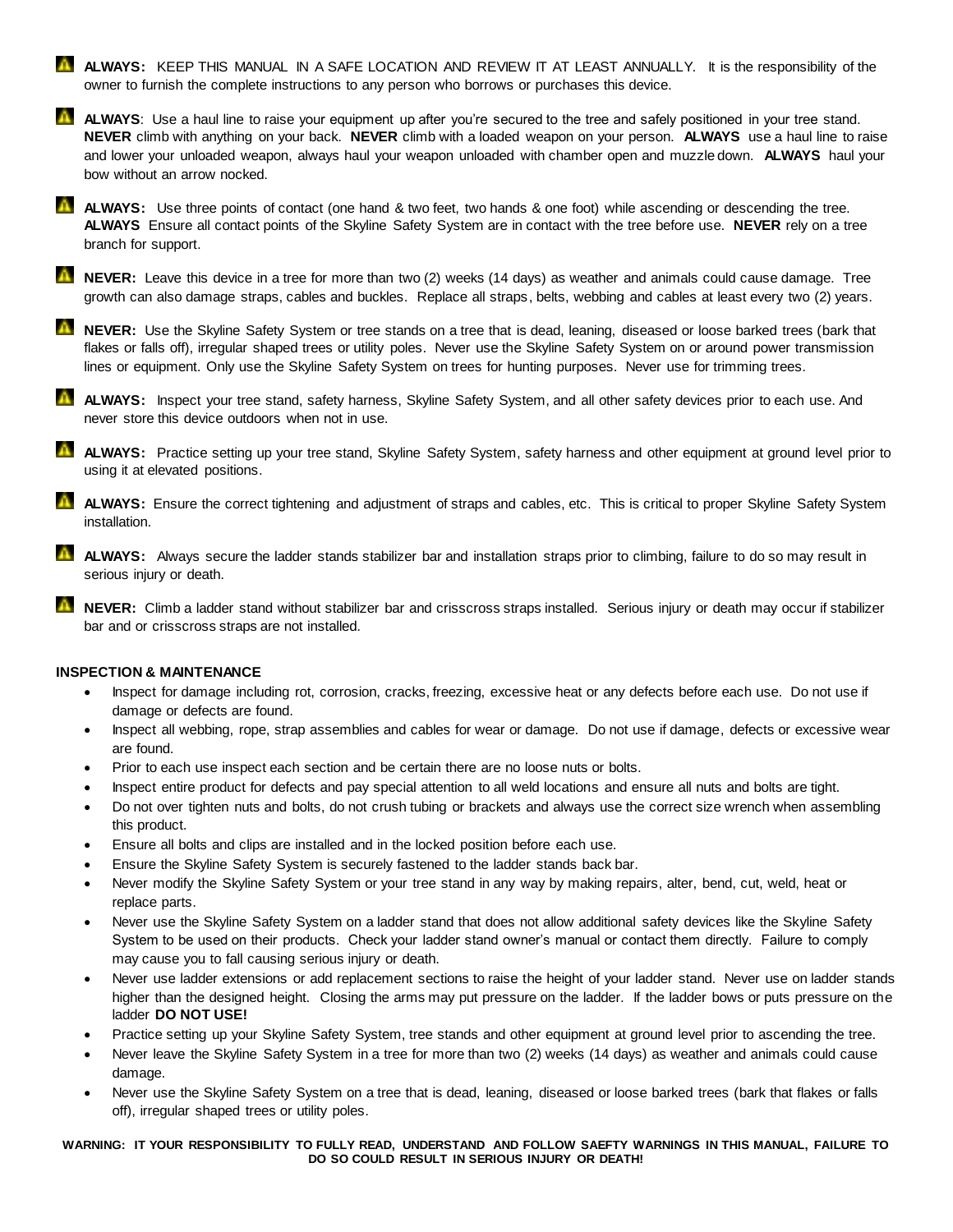- Always secure the ladder stands stabilizer bar and installation straps prior to climbing, failure to do so may result in serious injury or death.
- Never climb ladder without stabilizer bar and crisscross straps installed. Serious injury or death may occur if stabilizer bar and crisscross straps are not installed.
- Replace all hardware/cables/bolts/clips on your device every two (2) years or sooner if necessary. Use only Skyline Safety System approved replacement parts. Use of any other straps, cables or parts will be viewed as a modification and will void the warranty and relieve Skyline Safety System from all liabilities.
- If you have any questions contact Skyline Safety Systems.

**The Skyline Safety System redefines tree stand safety by allowing the user to secure their Ladder Stand to the tree prior to stepping off the ground providing a level of safety never before available.**

**The cornerstone of the all new Skyline Safety Sticks is the Patented Skyline Safety System featured below. The Skyline Safety System mounts to the V-Bar of most Ladder Stands. The pivot arms close tightly around the tree by pulling down on the cable assembly while ratcheting the ratchet strap provided. The Skyline Safety System is designed for trees from 8" to 22" in diameter. The System has positive stops as shown below. In the fully open position the system will only open to approximately 23" and closes to approximately 7" to allow it to be used on a wide range of trees. Never use this device on a tree more than 22" and less than 8" in diameter.**



### **ASSEMBLY INSTRUCTIONS**

**Tools required: two wrenches included.**

### **ALL HARDWARE MUST BE COMPLETELY SECURE. MAKE SURE YOU TIGHTEN ALL NUTS AND BOLTS.**

**When unpacking your Skyline Safety System make sure you have all the parts in the material list in this manual. If you're missing a piece or have questions about assembly STOP and call Skyline Safety System for assistance.**

| <b>ITEM</b> | 0TY           | <b>DESCRIPTION</b>               |
|-------------|---------------|----------------------------------|
| 1           | 4             | EDEGE MOUNT BRACKET              |
| 2           | 2             | BOLT WITH LOCKNUT M8 x 50mm LONG |
| 3           | 2             | BOLT WITH LOCKNUT M8 x 65mm LONG |
| 4           | $\mathcal{P}$ | BOLT WITH LOCKNUT M8 x 75mm LONG |
| 5           | 2             | BOLT WITH LOCKNUT M8-95mm LONG   |
| 6           | 1             | <b>TREE MOUNT</b>                |
| 7           | 1             | 6' x 1" RATCHET STRAP            |
| 8           | 1             | SKYLINE SAFETY SYSTEM            |
| 9           |               | 20' x 1" RATCHET STRAP           |
|             |               |                                  |

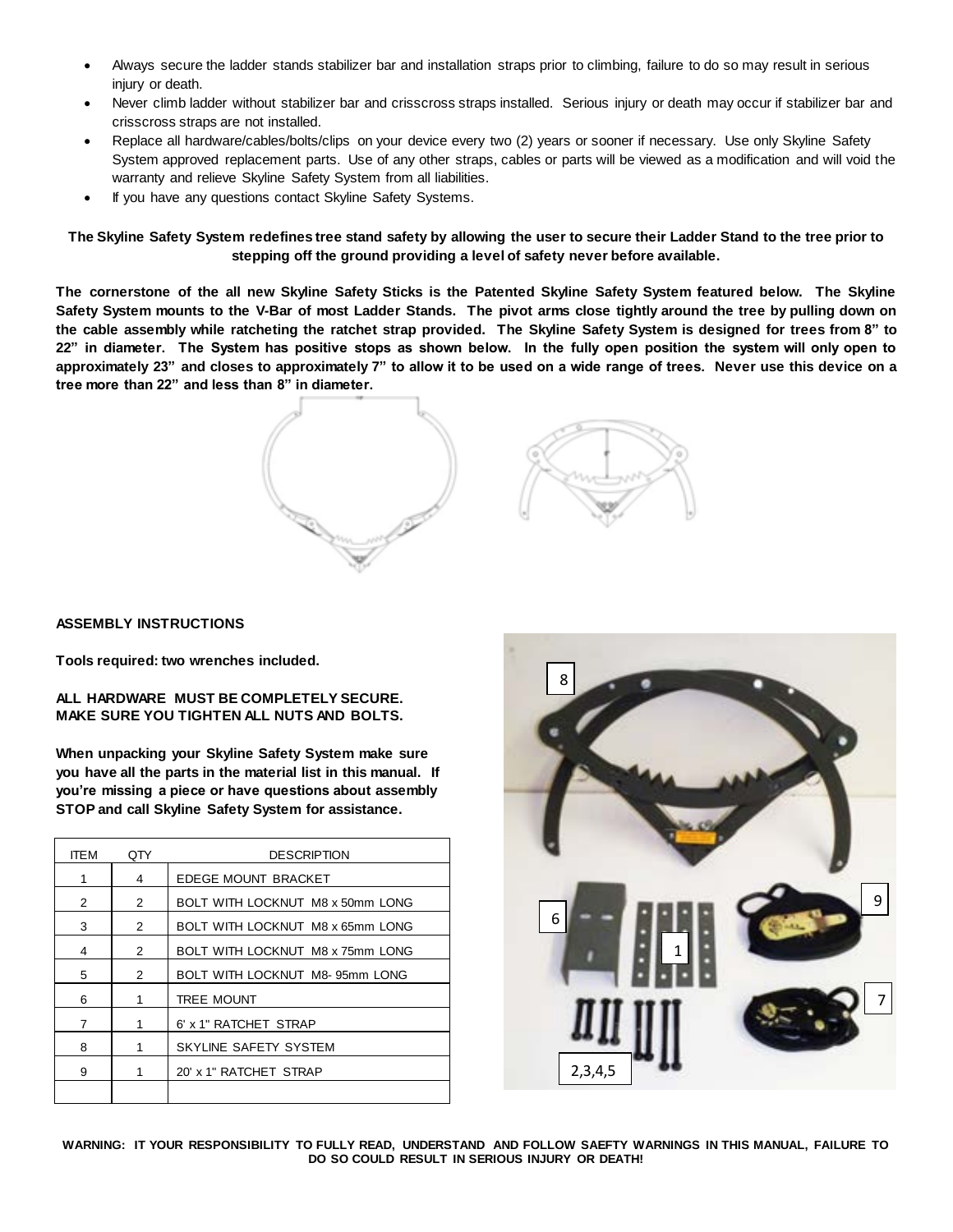# *Installation Instructions for Permanent Installation*

1) Loosely attach the 4 Edge Mount Brackets Item #1 to the bottom side of the Skyline Safety System using the appropriate size bolts. Use bolts that are long enough to go through the Skyline Safety System, four Edge Mount Brackets and leaving enough space to go over the Ladder stands back-bar but have threads enough to allow tightening of the bolts. There are 8 bolts of 4 different sizes included to allow mounting to nearly all ladder stands back-bar. You will only use 4 of the 8 bolts to mount the Skyline Safety System. See Figure 1.



Figure 1 Back-Bar or V-Bar Edge Mount Brackets

1) Attach the Skyline Safety System Item # 8 to the center of the ladder stands back-bar making sure that two of the Edge Mount Brackets Item #1 are on the top and two are on the bottom of the back-bar but both are on the top side of the Skyline Safety System Item # 8. See Figure 2



Figure 2

2) Install two bolts on the inner side of the ladder stands back-bar and tighten all four bolts (*two on the inner side of the back-bar and the two on the outside of the* 

*back-bar that also go through the skyline safety system*). See figure's 3, 4 & 5.



Figure 3



Figure 4



Figure 5

- 3) Do not over tighten the bolts and ensure the bolts you're using allow tightening of the bolts and do not bottom out before they are tight.
- 4) Before raising the Ladder Stand into position. Make sure the two holding springs of the Skyline Safety System are attached and secured to the main frame by the quick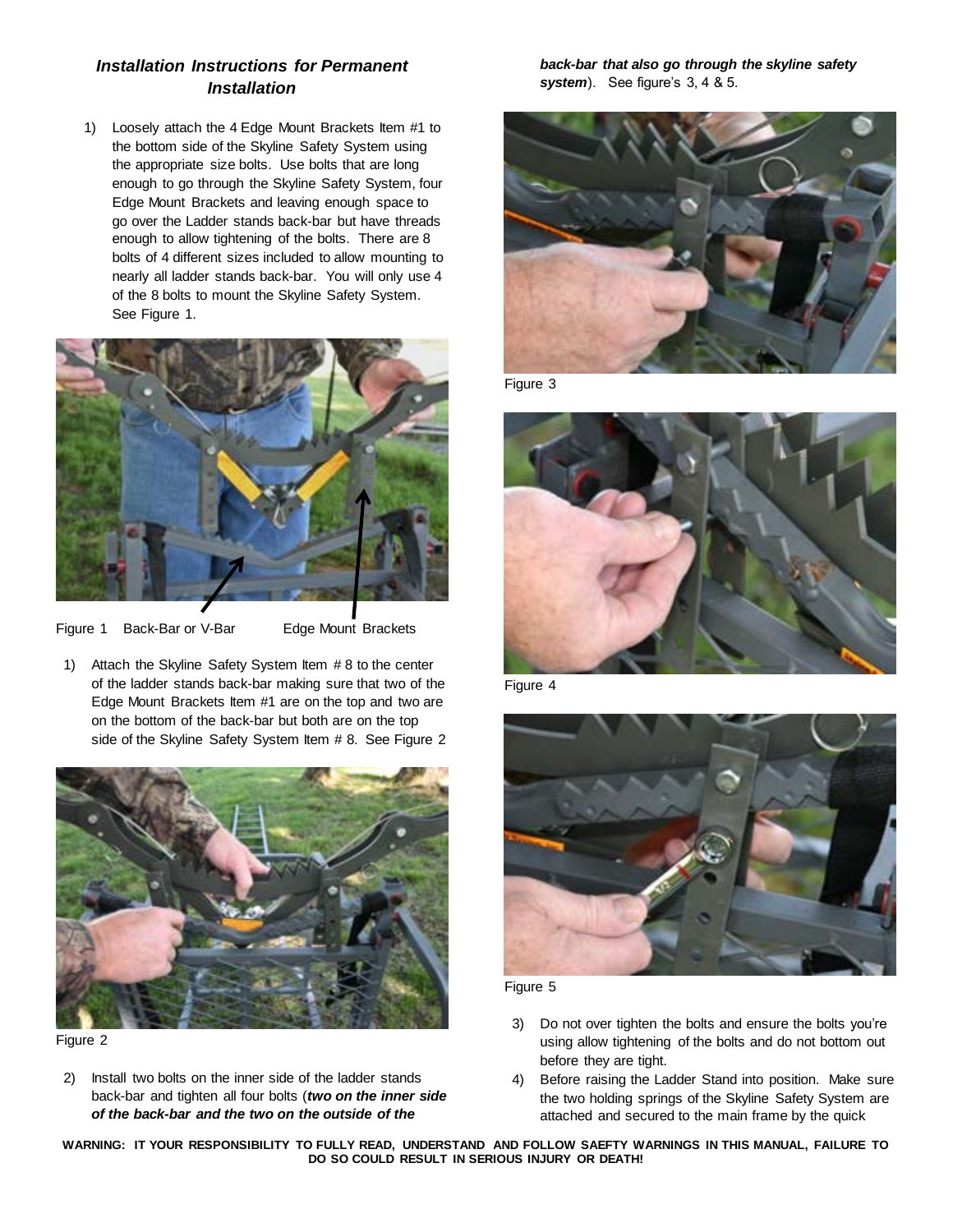release pins on each side of the assembly. The springs act to keep the assembly open while placing the Ladder Stand against the tree. The springs also assist in opening the assembly while take the Ladder Sand down. Only extend the springs when using the Skyline Safety System. When storing the Skyline Safety System make sure the springs are in the relaxed position.

5) There are 2 quick clips on each side of the main frame, one holds the spring in place and the other acts as a positive stop to allow the pivot arms to open a predetermined amount. While both quick clips are removed simply extend the pivot member arms so the loop end of the spring lines up with the holes in the frame and install the quick clip pin as shown in figure 6 below.



**Pivot Arm Spring Quick Clip Pin** 

6) Now install the positive stop quick clip pin by closing the pivot arm until the holes line up and install the quick clip pin. When storing your Skyline Safety System always disconnect the springs by reversing the process. See figure 7 below

 **Positive Stop Quick Clip Pin**



**Holding Spring Main Frame** 

7) Attach the long end of the 20' ratchet strap Item# 9 to the cable assembly on the underside of the Skyline Safety System as shown in figure 8 below.



Figure 8

8) Install the Tree Mount Item # 6 around the base of the tree you will place your ladder stand in using the 6' Ratchet Strap Item # 7 and tighten in place. Ensure all 4 points of the Tree Mount are in contact with the tree and *do not overtighten the strap!* Refer to figures Figure 9 & 10.



Figure 9



Figure 10

<sup>9)</sup> Carefully place your ladder stand in place against the tree as per the ladder manufacturer's instructions. See Figures 12 & 13.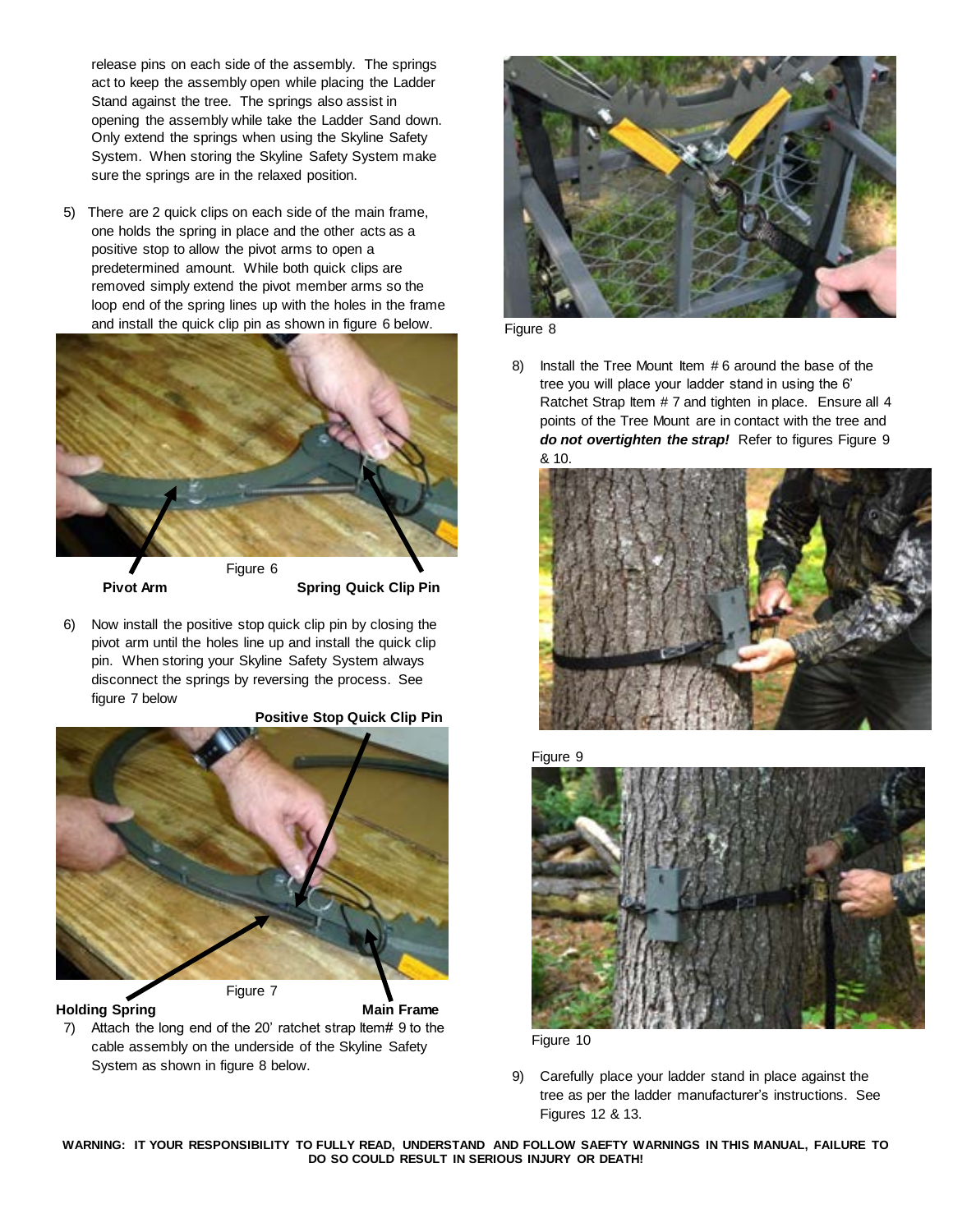

Figure 12



Figure 13

10) Attach the bottom of the 20' ratchet Strap Item# 9 to the Tree Mount Item # 6 that is securely attached to the base of the tree your stand is in. See figure 14 below



Figure 14

*11)* Ratcheting the strap will pull down on the cable assembly closing the pivot arms around the tree securing the ladder stand to the tree. See Figure 15 below. *Install your ladder stands stabilizer bar and crisscross straps prior to tightening the ratchet strap.*



Figure 15

12) Continue ratcheting the strap until the Skyline Safety System Pivot Arms close around the tree. See Figure 16 & 17 below



Figure 16 above

13) While operating the ratchet strap the pivot arms of the Skyline Safety System close tight around the tree. Ensure the Teeth of the inner portion of the Skyline Safety System are snug to the bark of the tree before tightening the ratchet. With minimal pressure on the ratchet strap wiggle the ladder to ensure maximum teeth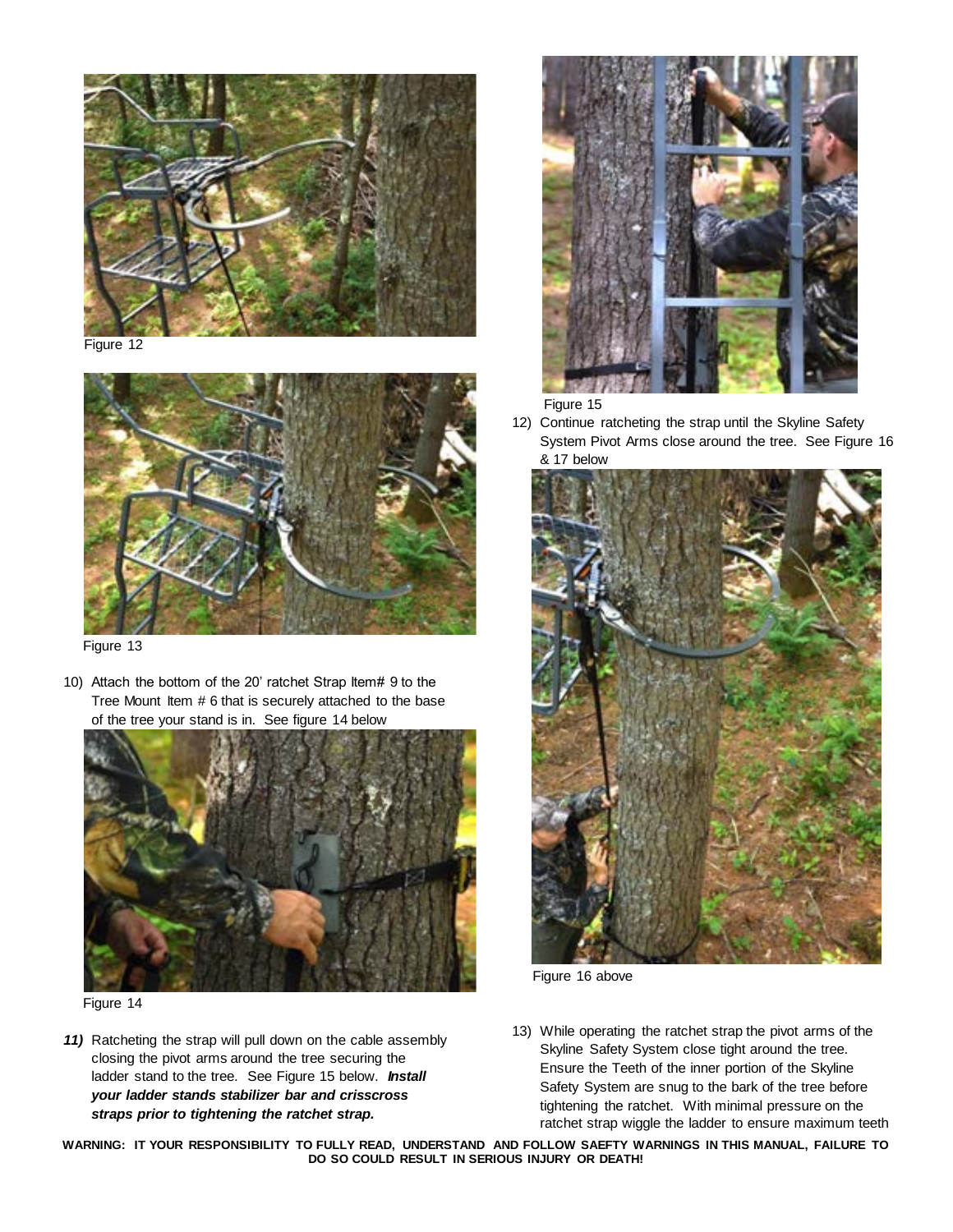contact with the tree (this will also assist in centering the Skyline Safety System) before ratcheting the strap tight.

14) Ratchet the strap tight securing the Skyline Safety System to the tree and follow your Ladder Stands operating instructions to finish the set up.

Set the stand by standing on the bottom ladder rung and then double check the tightness of the ratchet strap which closes the pivot arms. If the Stand settles into the ground re-tightening of the ratchet strap may be needed to ensure the pivot arms are tight around the tree. While ascending the ladder stand if you feel the ladder settle into the ground immediately descend and re-tighten the ratchet strap.

*Always use your ladder stands stabilizer bar and securing straps in accordance with the operations manual. The Skyline Safety System does not replace any safety devices supplied with your tree stand.*

*If your ladder bows at all with the pressure of the ratchet strap….DO NOT USE! Some ladder stands may not be of high enough quality to use the Skyline Safety System. Never use on ladder stands using extensions or replacement sections making them higher than the designed height!*

#### Figure 17



- 15) Follow your Ladder Stands instructions and use all safety and securing devices as per Ladder Stand Manufacturer's instructions in addition to using the Skyline Safety System.
- 16) Reverse setup and use instructions to remove Skyline Safety System and Ladder Stand from the tree.
- 17) The Skyline Safety System should work on nearly all Ladder Stands with a standard Back-Bar. If for some reason your Skyline Safety System does not fit securely to your Ladder Stand, do not modify this product. Stop and call Skyline Safety System to discuss your problem and if we cannot rectify the issue we will refund your purchase price.

**Warning: Follow the operating and safety instructions for each device you're using. Failure to do so could result in serious injury or death.**

**WARNING: If the Stand settles into the ground retightening of the ratchet strap may be needed to ensure the pivot arms are tight around the tree. While ascending the ladder stand if you feel the ladder settle into the ground immediately descend and re-tighten the ratchet strap.**

**WARNING**: **Always use your ladder stands stabilizer bar and securing straps in accordance with the operations manual. The Skyline Safety System does not replace any safety devices supplied with your tree stand.**

**WARNING: If your ladder bows at all with the pressure of the ratchet strap….DO NOT USE! Some ladder stands may not be of high enough quality to use the Skyline Safety System. Never use on ladder stands using extensions or replacement sections making them higher than the designed height!**

- **LADDERSTAND MAX HEIGHT-** Do not use extensions or extra sections of ladder. Never use a tree stand beyond its designed height.
- **Skyline Safety System is an aid and does not replace any safety devices provided with your ladder stand.**

**ALWAYS:** Install two bolts on the inner side of the ladder stands back-bar and tighten all four bolts (*two on the inner side of the back-bar and the two on the outside of the back-bar that also go through the skyline safety system*). See figure's 3, 4 & 5. **Failure to do so could result in serious injury or death.**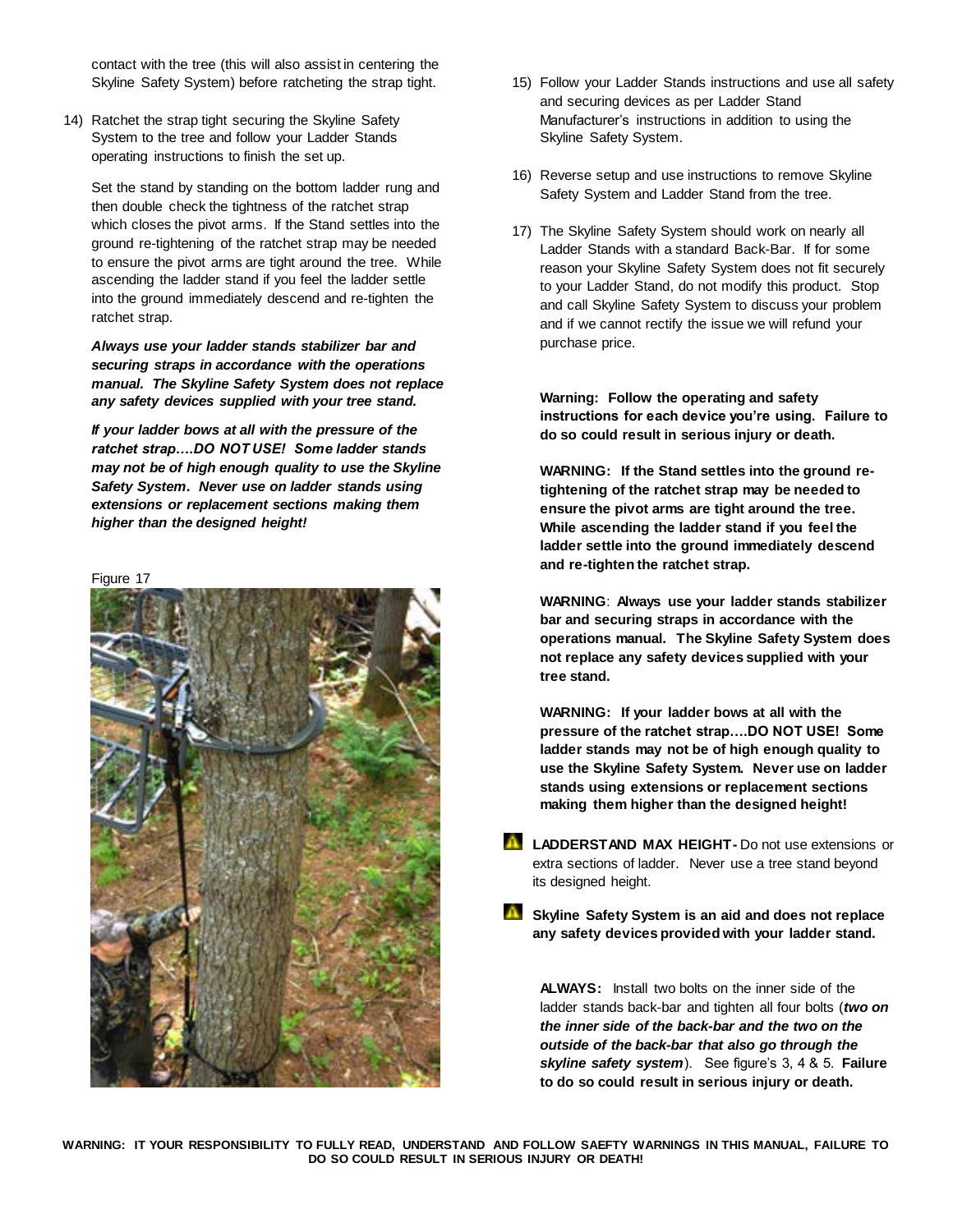## **A Properly Set Ladder Stand using the Skyline Safety System! Not A Properly Set Ladder Stand!**



**This Photo shows a properly set stand using the tree stands crisscross straps and stabilizer bar. Notice the ladder is straight and there is no bowing of the Ladder Section.** 



**Do not use without crisscross straps and stabilizer bar! Do not use if your ladder stand bows like the stand in this photo.** *If your ladder bows at all with the pressure of the ratchet strap….DO NOT USE!* 

- **NEVER:** Use ladder extensions or add replacement sections to raise the height of your ladder stand. Never use on ladder stands higher than the designed height. Closing the arms may put pressure on the ladder. If the ladder bows at all or puts pressure on the ladder **DO NOT USE! FAILURE TO FOLLOW THIS WARNING COULD RESULT IN SERIOUS INJURY OR DEATH!**
- **ALWAYS:** KEEP THIS MANUAL IN A SAFE LOCATION AND REVIEW IT AT LEAST ANNUALLY. It is the responsibility of the owner to furnish the complete instructions to any person who borrows or purchases this device.
- TMA Approved ASTM Standard F2122-13 Section 6.3 "Auxiliary safety devices **SHALL** be provided where additional safety precautions can be made to further protect the user". "Examples include anti-slip platform surfaces, backbar locking devices…etc."
- A By definition the Skyline Safety System is a backbar locking device. Therefore, we feel the Skyline Safety System should be a mandated safety device for use with every ladder stand.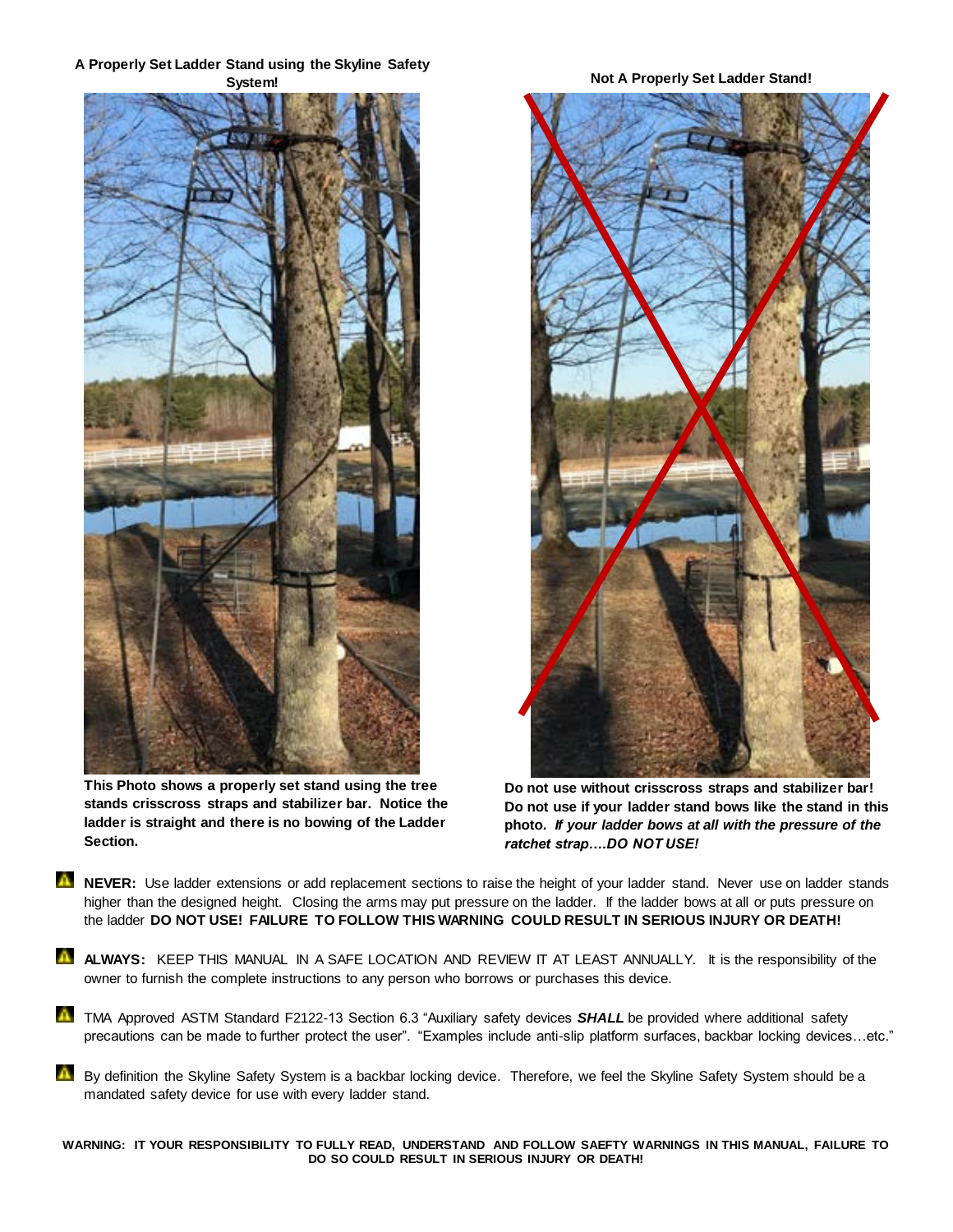# *Installation Instructions for Removable Installation*

**The Skyline Safety System can be removed once you secure the stands V- Bar with the stand manufacturer's ratchet strap included with your stand and used to set additional ladder stands.**

**The only installation difference to allow removal of the Skyline Safety System after tree stand installation, the unit must be mounted on the topside of the ladder stand's V-Bar and slightly behind the V-Bars gripping teeth. See descriptions below:**

18) Attach the Skyline Safety System on the top side of the ladder stand and slightly behind the V-Bar of the ladder stand using the appropriate size bolts. Select bolts that are long enough to go through the Skyline Safety System, four Edge Mount Brackets while leaving enough space to go over the Ladder stands back-bar. Leave enough threads to allow tightening of the bolts. There are 8 bolts of 4 different sizes included to allow mounting to nearly all ladder stand's V- Bar. You will only use 4 of the 8 bolts to mount the Skyline Safety System. See Figure 18.



Figure 18

19) The Skyline Safety Systems gripping teeth must be mounted behind the Ladder Stands V-Bar teeth to allow removal of the Skyline Safety System. Ensure the Skyline Safety System is mounted so the gripping teeth of the ladder stand contacts the tree and not the Skyine Safety Systems gripping teeth.

20) The best way to mount the Skyline Safety System is to use a clamp (not included) to position the Skyline Safety System to ensure the Ladder Stand's gripping teeth contact the tree. The Skyline Safety System will not be removable if the Skyline Safety System's teeth contact the tree.

The Skyline Safety System must also be positioned so the Cable Assembly Thimble does not contact the steel mesh or anything else that could damage the cable. See Figure 19 below

**Mounting Clamp Cable Assembly Thimble**



Figure 19 **Back-Bar or V-Bar Edge Mount Brackets**

## *\*\*Ensure that the Ladder Stand's gripping teeth contact the tree and not the Skyline Safety System's gripping teeth.*

21) Attach the Skyline Safety System Item # 8 to the ladder stand's back-bar making sure that two of the Edge Mount Brackets Item #1 are on the top and two are on the bottom of the back-bar but both are on the bottom side of the Skyline Safety System Item # 8. See Figures 20-23

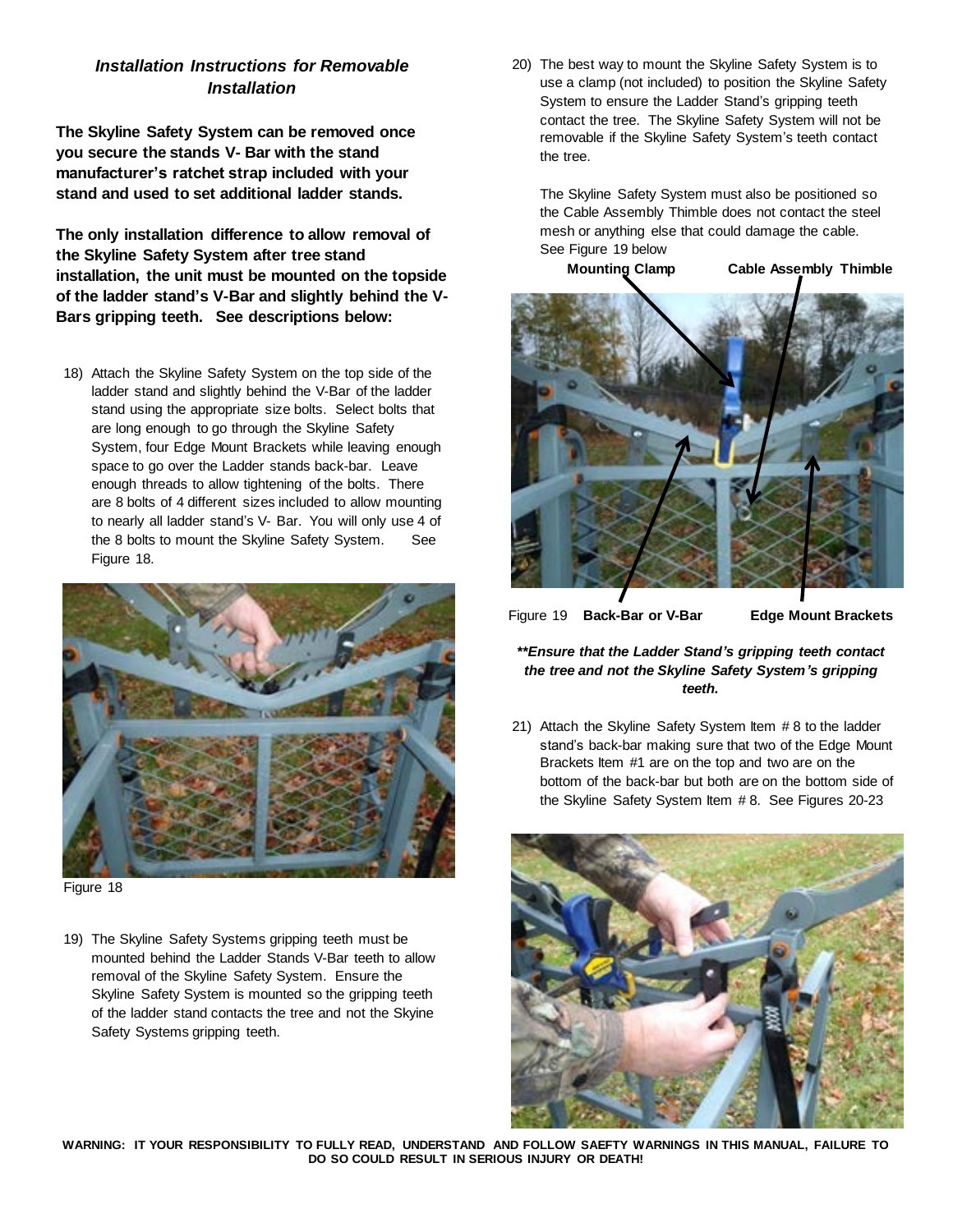

Figure 21

22) Install two bolts on the inner side of the ladder stand's back-bar and tighten all four bolts. See figure's 21, 22 and 23.



Figure 22



Figure 23

**23) Adjust the edge mount brackets to extend over the Ladder Stands V-Bar as much possible without extending beyond the V-Bar gripping teeth. If the Edge mount brackets extend beyond the V-Bar teeth and are pushed into the tree the Skyline Safety System will not be removable.**

**The most forward bolts should be positioned against the Ladder Stand's V-Bar. Then tighten all bolts making sure you do not overtighten causing the edge mount brackets to bend.**

- 24) Now refer to steps 4-15 to place the ladder stand against the tree with the Skyline Safety System mounted.
- 25) After the stand is in place climb the stand and secure your safety harness to the tree and secure your ladder stand with the ratchet strap supplied with your ladder stand before removing the Skyline Safety System. See Figure 24 below



Figure 24

26) Ensure your stand is secure using the ladder stands ratchet strap. Make sure none of the Skyline Safety Systems gripping teeth or edge mount brackets are in contact with the tree. Then loosen the ratchet strap at the base of the tree allowing the pivot arms to open. Then proceed to removing the bolts securing the Skyline Safety System to the ladder stand. See Figure 25 below

If any of the Skyline Safety Systems gripping teeth are in contact with the tree….*DO NOT ATTEMPT TO REMOVE THE SKYLINE SAFETY SYSTEM*…. return to the ground and re-mount the Skyline Safety System to ensure the gripping teeth of the Skyline Safety System do not contact the tree.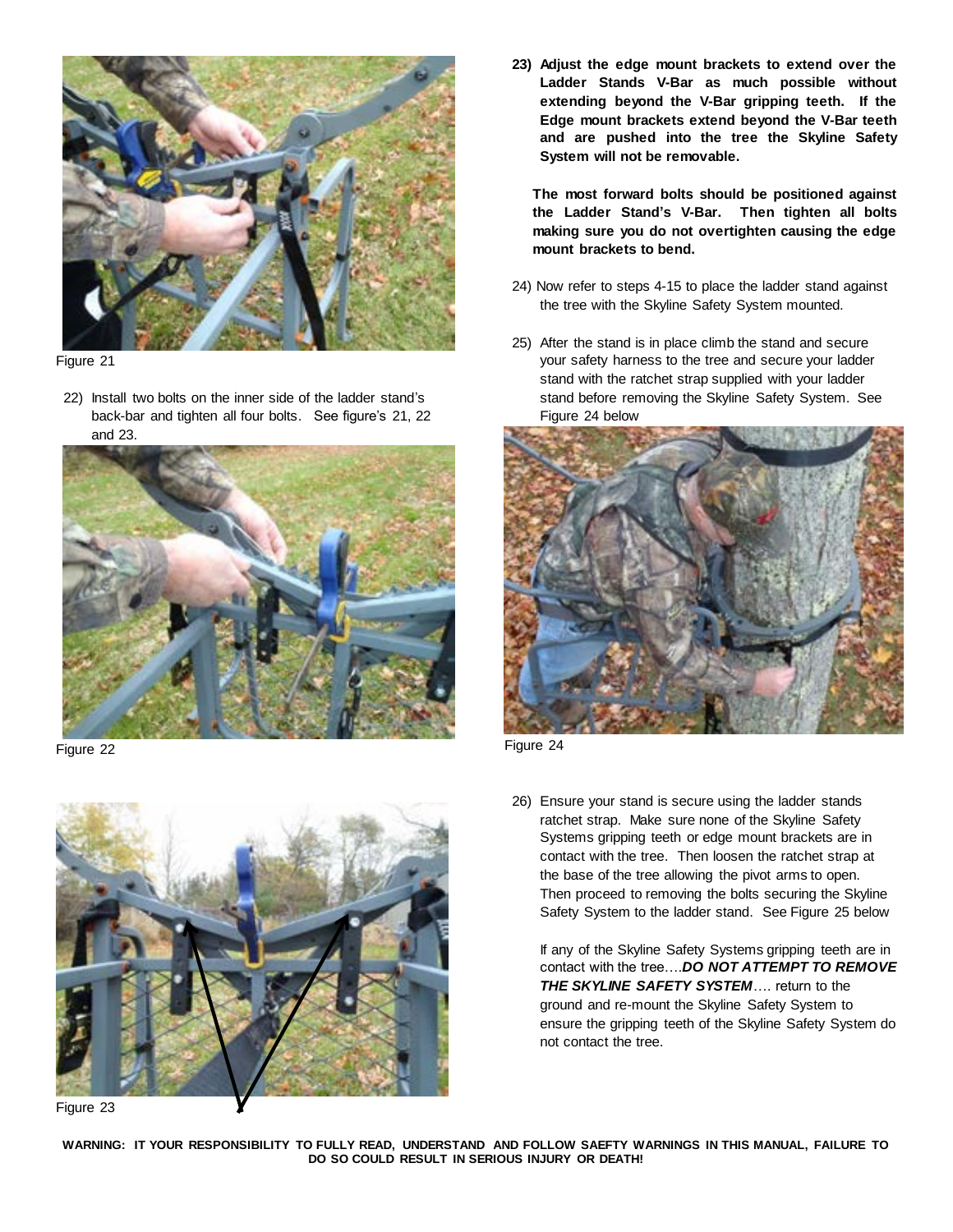

Figure 25

27) Remove the Skyline Safety System and lower to the ground using a haul rope. Never climb with anything in your hands.





28) The Skyline Safety System should work on nearly all Ladder Stands with a standard Back-Bar. If for some reason your Skyline Safety System does not fit securely to your Ladder Stand do not modify this product. Stop and call Skyline Safety System to discuss your problem and if we cannot rectify the issue we will refund your purchase price.

*Practice setting up the Skyline Safety System at ground level and become comfortable assembling and removing the Skyline Safety System before use!*

*Ensure your stand is secure before removing the Skyline Safety System. Failure to do so could result in serious injury or death.*

**Warning: Follow the operating and safety instructions for each device you're using. Failure to do so could result in serious injury or death.**

- **LADDERSTAND MAX HEIGHT-** Do not use extensions or extra sections of ladder. Never use a tree stand beyond its designed height.
- **Skyline Safety System is an aid and does not replace any safety devices provided with your ladder stand.**
- **NEVER:** Use ladder extensions or add replacement sections to raise the height of your ladder stand. Never use on ladder stands higher than the designed height. Closing the arms may put pressure on the ladder. If the ladder bows at all or puts pressure on the ladder **DO NOT USE! FAILURE TO FOLLOW THIS WARNING COULD RESULT IN SERIOUS INJURY OR DEATH!**